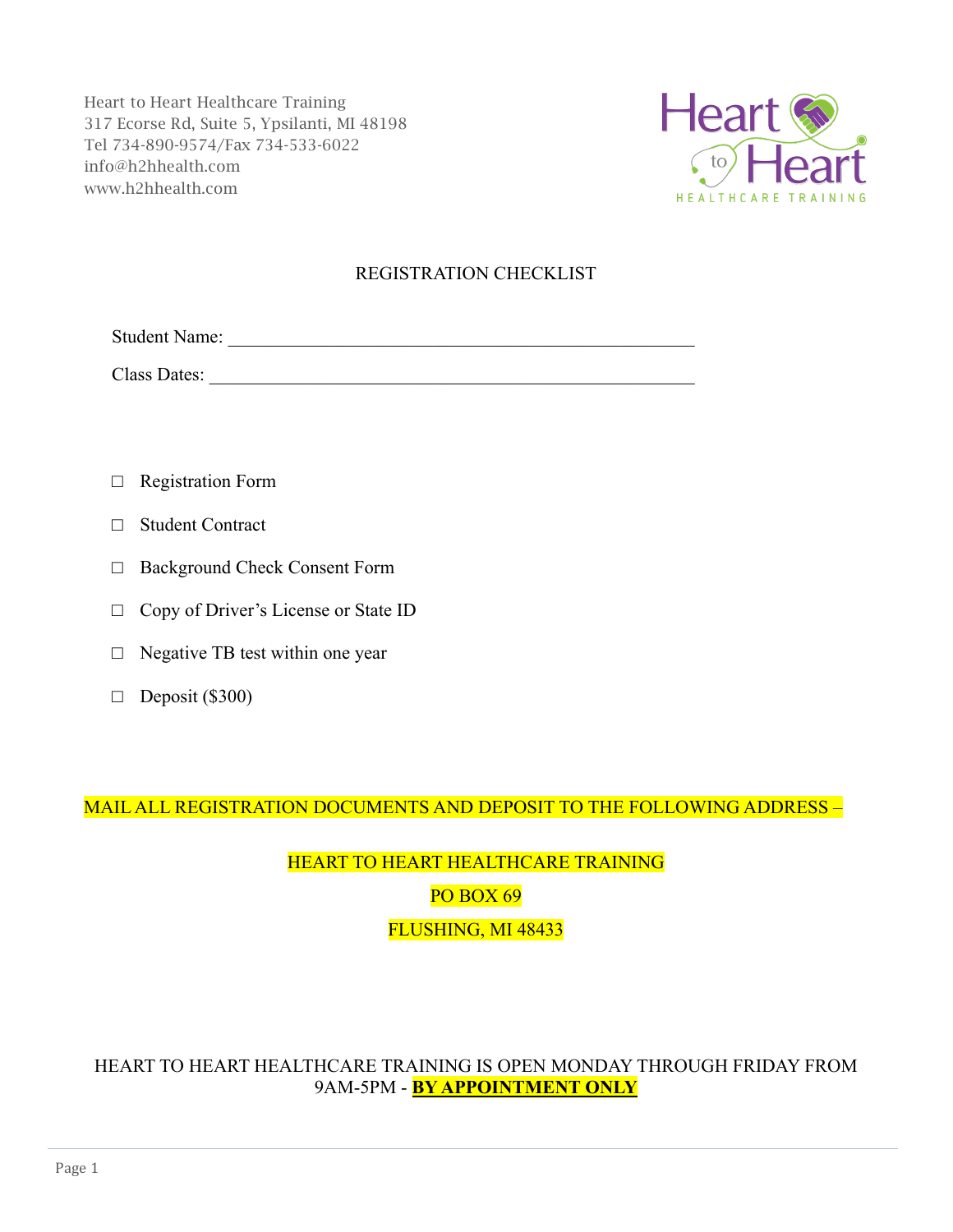

# **APPLICATION FORM**

| Name:                                                                                    |  |  |
|------------------------------------------------------------------------------------------|--|--|
|                                                                                          |  |  |
|                                                                                          |  |  |
| Phone: Date of Birth: 2003                                                               |  |  |
|                                                                                          |  |  |
|                                                                                          |  |  |
|                                                                                          |  |  |
|                                                                                          |  |  |
| Are you able to lift 50 pounds? YES<br>N <sub>O</sub>                                    |  |  |
| Do you have any medical restrictions or conditions?<br><b>YES</b><br>N <sub>O</sub>      |  |  |
| Have you ever been convicted of a misdemeanor or felony?<br><b>YES</b><br>N <sub>O</sub> |  |  |
| If yes to any of the above, describe in full:                                            |  |  |
|                                                                                          |  |  |
| How did you hear about us?                                                               |  |  |

 $\_$  , and the contribution of the contribution of the contribution of the contribution of  $\mathcal{L}_\text{max}$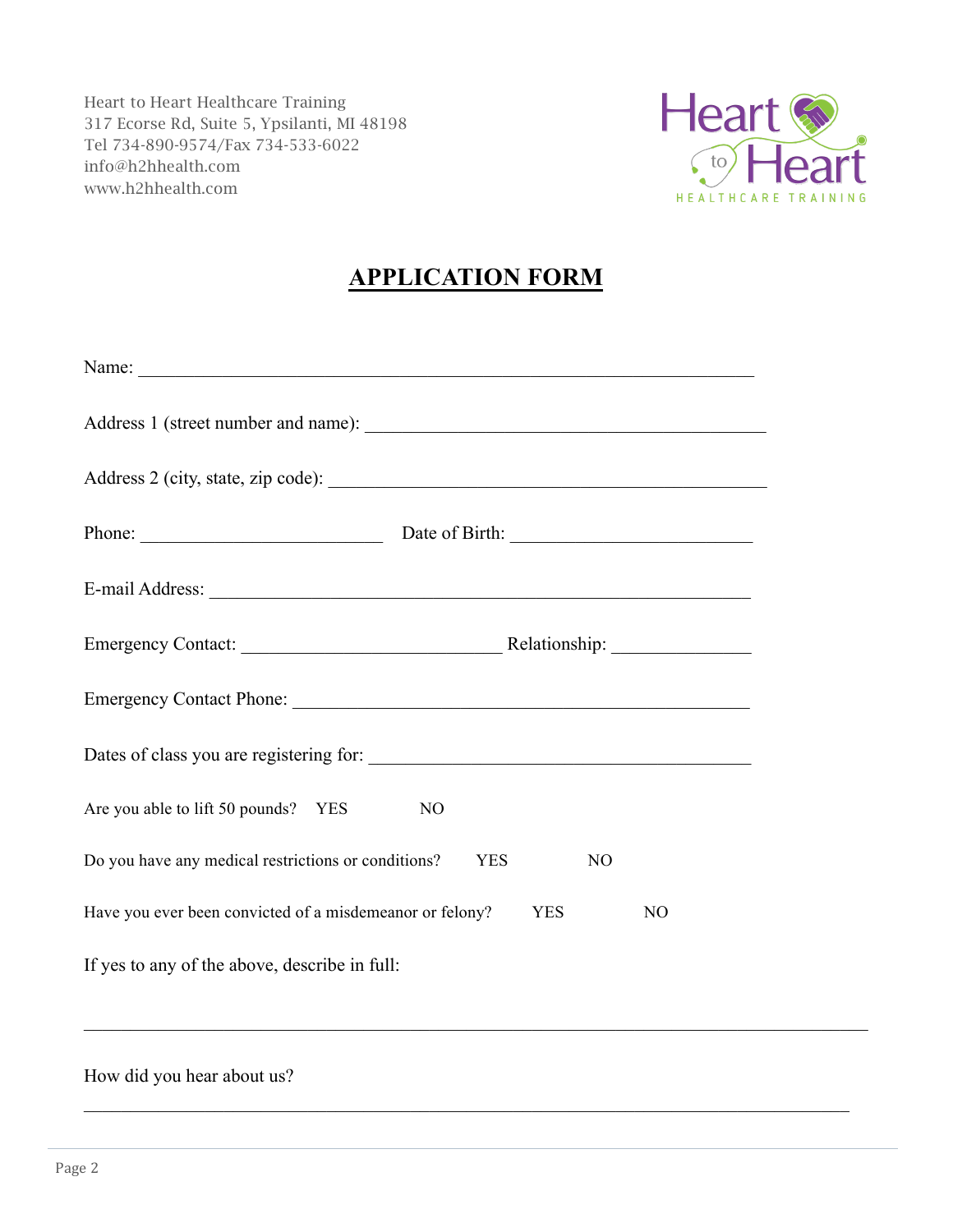

# **STUDENT CONTRACT**

#### STUDENT NAME:

#### **Attendance Policy**

- 1. Students are expected to attend all classroom, laboratory, and clinical experiences.
- 2. Absences and tardiness' are not allowed. If an emergency should occur, the student must have permission from the Healthcare Director.
- 3. Absences or tardiness' without permission by the Healthcare Director will result in immediate termination from the program.
- 4. There are absolutely no refunds once the class has started.

#### **Dress Code**

- 1. Classroom Dress Code: Students must wear purple scrubs to class with closed toed shoes. A watch with second hand is required. No baseball caps or flip flops. All clothes are to be clean and pressed.
- 2. Clinical Dress Code: Dark purple scrubs, and clean shoes. A watch with second hand is required.
- 3. Piercings and Tattoos: No face or tongue piercing are allowed. Tattoos must be covered.
- 4. Jewelry: Must be kept to a minimum, such as wedding ring, watch, and small ear studs.

#### **Grading Criteria**

- 1. Classroom: Written exams follow chapters. Students must receive a 75% in order to pass. If the student scores below a 75% they will be allowed to retake the exam. A one on one instruction will be made available. If a 75% score is not obtained through review and retest the student will be terminated from the program.
- 2. Laboratory: Students receive either a satisfactory or unsatisfactory grade. If the student receives an unsatisfactory grade, they must do the skill over until a satisfactory grade is achieved.
- 3. Clinical: Students receive either a satisfactory or unsatisfactory grade. If the student receives an unsatisfactory grade, they must do the skill over until a satisfactory grade is achieved.

I,  $\blacksquare$ conditions of Heart to Heart Healthcare Training. I acknowledge that any violation of these terms and conditions can result in termination from the program.

Student signature Date